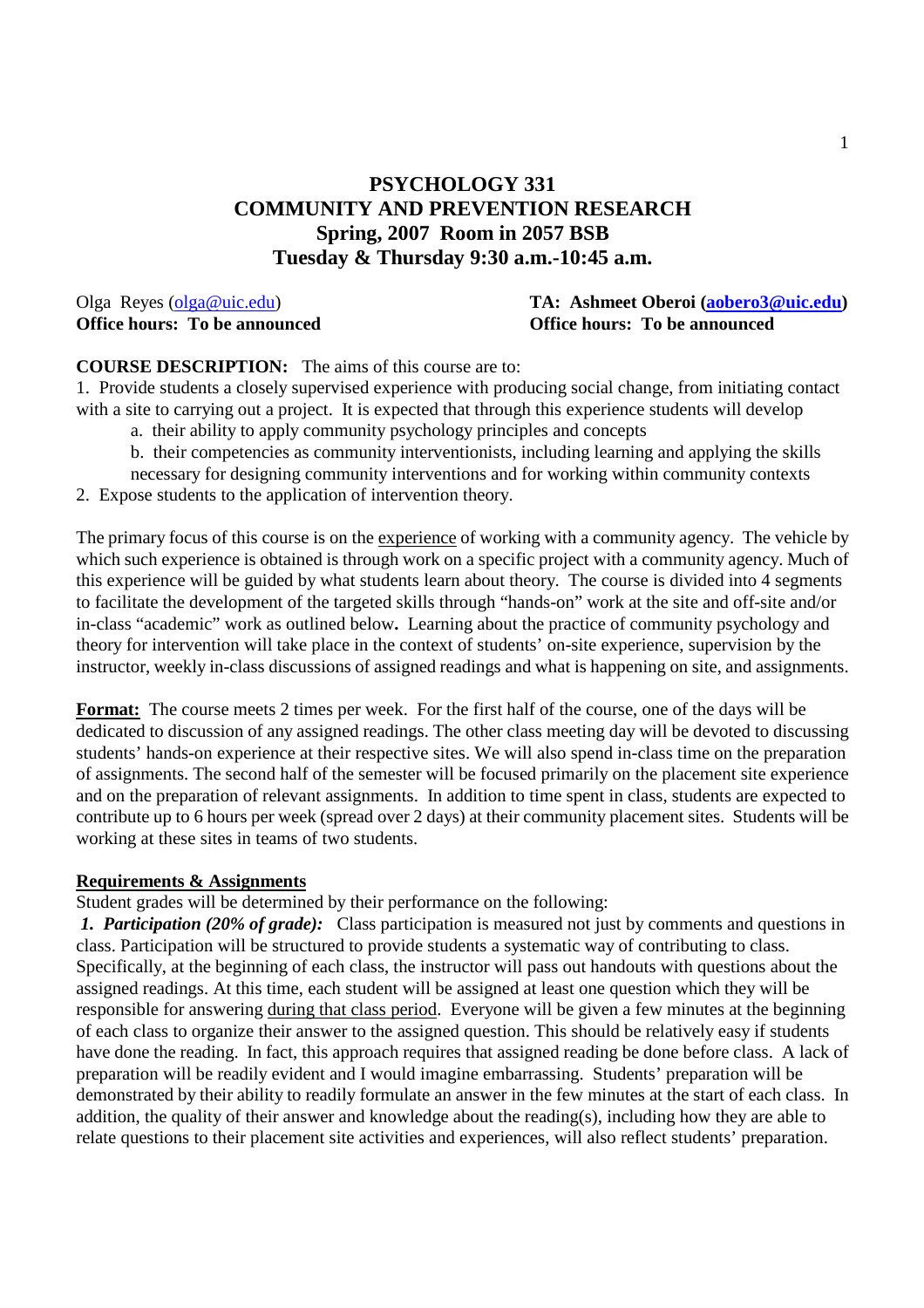#### *2. Midterm Exam (25%) of grade.* All essay questions.

#### *3. Assignments (totaling 50% of grade)*

#### *Assignment 1. Worth 20% of grade:*

Description of Placement Site (approx. 6-8 pages):Once the site has been identified and the student has spent no more than 3-4 weeks there, the student will prepare and present a description of their site according to the instructions provided for this assignment. The assignment should provide as thorough a descriptive profile of the site as possible. Guidance for this assignment will be provided in class. The primary objective of this assignment is to familiarize instructors/classmates with the site and staff and to take a "baseline" reading of the students' knowledge about the site against which a post-experience reading can be compared.

#### *Assignment 2. Worth 5% of grade:*

Placement Site Contract: Using the contract template included in the description of this assignment, students will submit the completed document to the course instructor for feedback and provide a final copy to the instructor and placement site contact person no later than week 8. As part of their contract, students will identify the activities in which they will engage and the competencies they expect to develop/strengthen thru them. The contract will be signed by the contact person at the placement site, the student, and the instructor.

#### *Assignments 3 & 4. Worth 30% of your grade and broken down as follows:*

**Final Report (15%):** The final report to the site should be succinct and readily understandable by the site and be between 10-12 pages and follow the guidelines outlined for this assignment on Blackboard.

#### **Presentation 4 (15%)**

Presentation: Students are expected to present their findings to the site in an oral report. Students will present this to the class as a rehearsal for their placement site presentation. *Only* for the class presentation, students will include an additional section that incorporates their post-experience "read" of the site, using *Assignment 1* as the reference point. It is expected that by this point in the placement experience, students will have learned more about the site than they knew at the beginning of the academic year, when they first picked the site.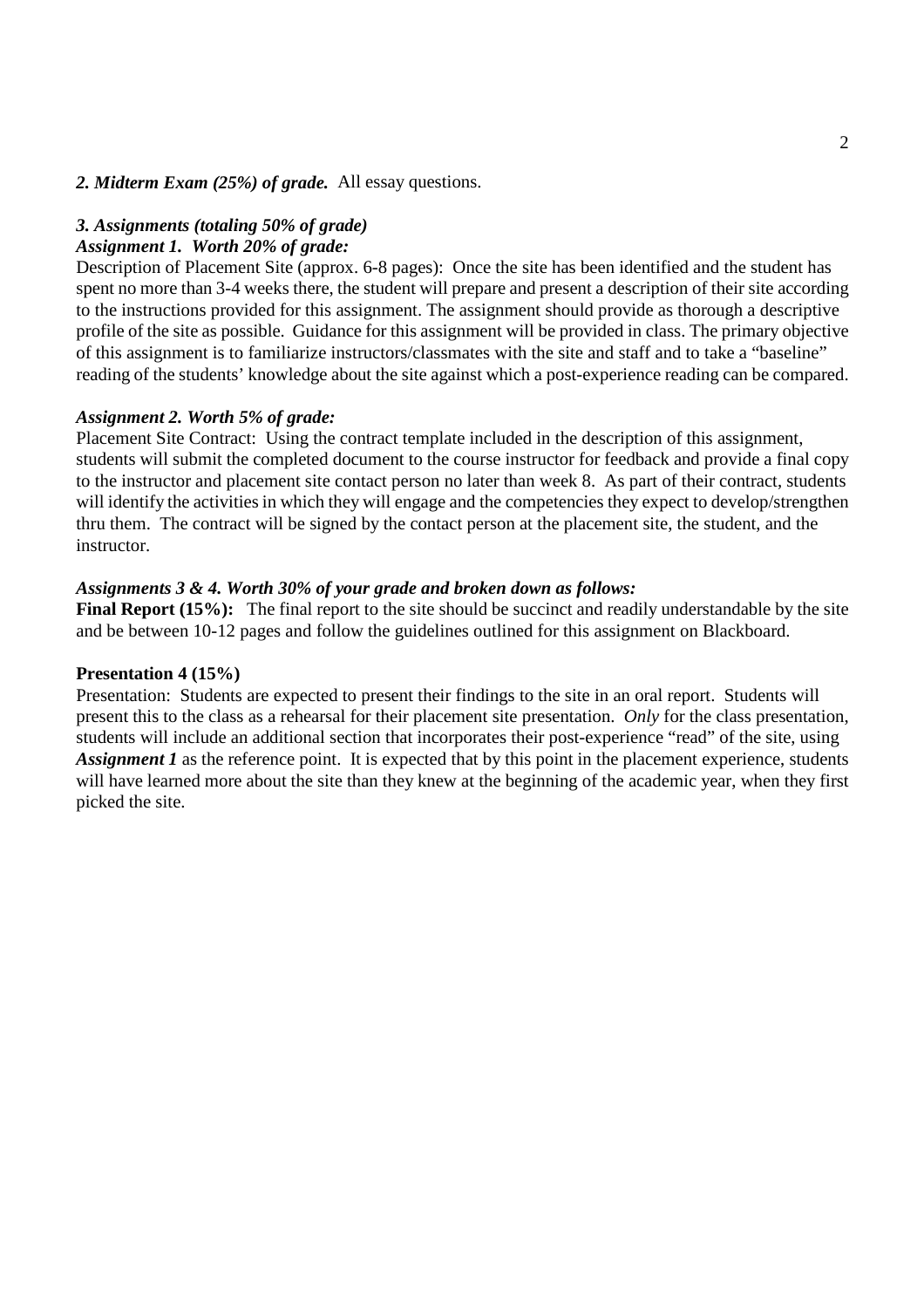# **The Four Course Segments**

# **SEGMENT 1: WHERE AND HOW TO INTERVENE**

# **Weeks 1-3:**

HANDS-ON: In the first part of the semester, weeks 1-3, students will mainly be involved in identifying a placement site, negotiating a working relationship with the site, and co-determining with their chosen site a "need" they have that students will attempt to fulfill in the balance of their time there.

# ACADEMIC:

Readings: Concurrently during this time and throughout the first part of the semester, students will be learning about Intervention Theory. Intervention theory is the process by which one carries out their work with a site. Specifically, students will be thinking about *w*hat is the best possible way to work with a site in order to maximize the likelihood that they will actually make use of and sustain whatever work you do with them? Who should you work with at the site to achieve the optimal outcome? What do you need to know about a site before beginning your actual work with them? Who should you talk to learn about a site? Etc. The literature offers us different theories that discuss different ways to work with sites. In the interest of time and to facilitate your understanding of the place of theory in research, we will not be covering all of those theories but will instead focus on ecologically-oriented theories. All students will be following that one theory in conducting their on-site work.

# **SEGMENT 2: THE PROFILE**

# **Weeks 4-8:**

This next segment of the class will be devoted to:

HANDS-ON: Ongoing work at the selected community site.

ACADEMIC: Readings, writing up a "profile" of work site (*Assignment #1)*, presenting "profile" in class, and an assessment of students' acquired knowledge about intervention theory via a midterm exam.

# **SEGMENT 3:**

# **Weeks 9-13: INTERVENING**

In this next segment, class will be devoted to2 principal activities: HANDS-ON:

- 1. Ongoing work at the selected community site.
- 2. Conducting a specific project to work on with the site and outlining a contract for conducting this work with the site that also specifies their obligations (*Assignment #2*). The contract will include a description of the identified project. The project must be of relevance and utilitarian value to the placement site and must be approved and discussed with the instructor before a commitment is made to doing it.
- 3. In these weeks of the term, students will be working on conducting their projects, troubleshooting any issues that arise, and in general, putting in place whatever measures have been identified to maximize the likelihood that the project will remain in place once students complete their projects.

# ACADEMIC:

- 1. Readings
- 2. Toward the end of this segment, students will begin preparing the final report and presentation to the site. Class time will be used to work on and address questions and issues about the preparation of these tasks. Students will submit a draft of the report (*Assignment #3)* and presentation (*Assignment #4)* in week 12.

# **SEGMENT 4:**

# **Weeks 14-16: PREPARATION AND DELIVERY OF THE FINAL PRODUCT**

HANDS-ON: Ongoing work at the selected community site.

# ACADEMIC:

- 1. Students will work on putting their final report and presentations in final form.
- 2. Students will rehearse their presentations in class.
- 3. Students will submit these final assignments in Week 16. .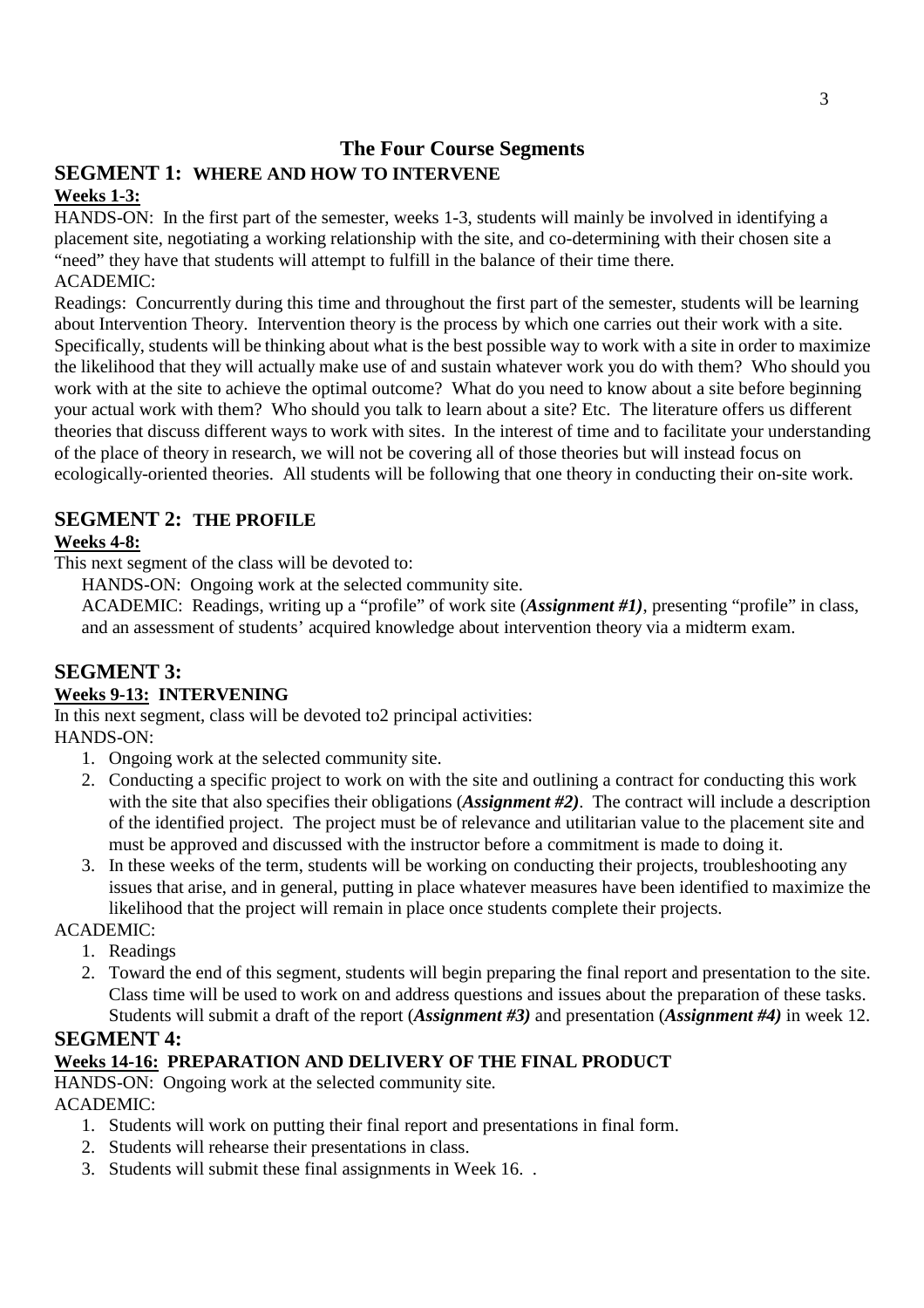# **Course Schedule**

#### Wks

# 1 1-16, 1-18 **TUES & THURS:**

# **Course Overview, Discussion of placement site selection process, Visits from prospective placement sites**

#### 2 1-23 **TUES: For the first 30 minutes: Guest Speakers, panel of current/former students discuss their experience in site selection**

 Trickett, E.J., Kelly, J.G., & Vincent, T.A. (1985). The spirit of ecological inquiry in community research Chapter 7. In D. Klein & E. Susskind (Eds.), Knowledge Building in Community Psychology, (pps. 283-333). New York: Praeger.

#### 1-25 **THURS: Theory of Intervention, Discussion of Reading**

 Trickett, E.J., Kelly, J.G., & Vincent, T.A. (1985). The spirit of ecological inquiry in community research Chapter 7. In D. Klein & E. Susskind (Eds.), Knowledge Building in Community Psychology, (pps. 283-333). New York: Praeger.

#### 3 1-30 **TUES: Discussion of Reading:**

 Argyris, C. (1970). The primary tasks of intervention activities. Chapter One. (pps. 12-35). *Intervention theory and method: A behavioral science view.* Reading, MA.: Addison-Wesley.

2-1 **THURS:** Illustration of Principle of Interdependence Continued review of reading as needed Discussion of placement site selection process **NOTE:** Students should have started working at their sites no later than this week

#### 4 2-6 **TUES: Discussion of Readings**

 Serrano-Garcia, I.—reference pending Bond, M. —reference pending Greene, J. (1987). Stakeholder participation in evaluation design: Is it worth it? *Evaluation and Program Planning, 10, 379-394.* 

- 2-8 **THURS:** Illustration of Cycling of Resources Begin discussion of project ideas, discussion of placement site experiences
- 5 2-13 **TUES: Guest Speakers:** Panel returns to discuss how they came up with their community project idea

2-15 **THURS:** Discussion of how to prepare *Assignment 1* Discussion of placement site experiences, Discussion of project ideas

6. 2-20 **TUES:** Discussion of Readings, Discussion of Project Ideas O'Neill, P. (1989). Responsible to whom? Responsible for what? Some ethical issues in community intervention. *American Journal of Community Psychology, 17(3), 323-341.* 

 **PLUS:** The 4 response articles following the O'Neill article.

### 2-22 **THURS:** Illustration of Principle of Principle of Adaptation In–class work on *Assignment 1 (*bring notes, questions, whatever…) Discussion of placement site experiences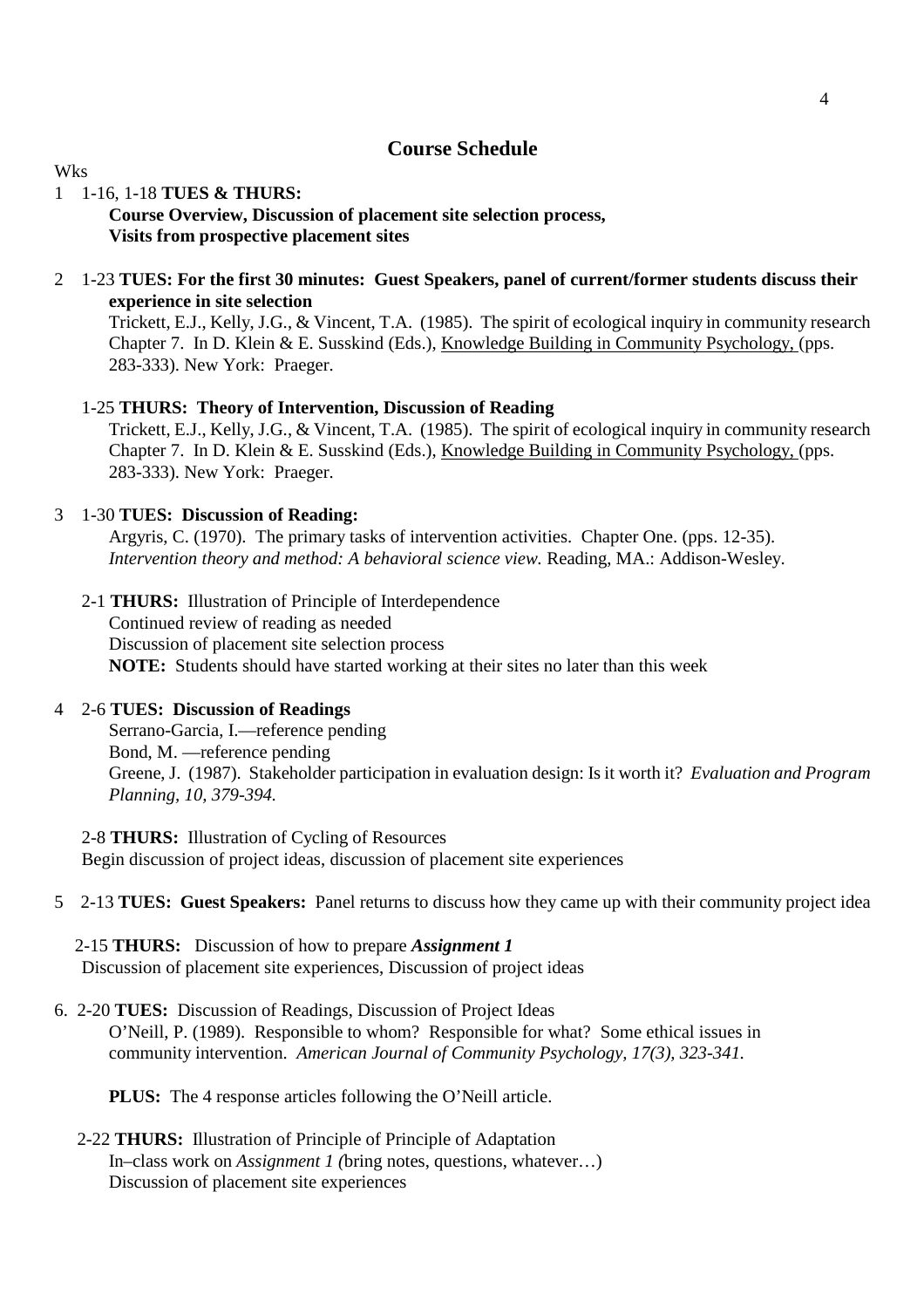- 7 2-27 **TUES:** Instructor provides in class guidance on preparing *Assignment #2* (The Contract) Presentation of *Assignment 1* (The Profile)
	- **3-1 THURS:** Presentation of *Assignment 1* (The Profile)

#### 8 **3-6 TUES: Discussion of Readings**

 Harper, G. W., Bangi, A. K., Contreras, R., Pedraza, A., Tolliver, M., & Vess, L. (2004). Diverse phases of collaboration: Working together to improve community-based HIV interventions for adolescents. *American Journal of Community Psychology*, 33(3/4), 193-204.

 Chavis, D. M., Stucky, P. E., & Wandersman, A. (1983). Returning basic research to the community, A relationship between scientist and citizen. *The American Psychologist, vol. 38, no. 4*, pps. 424-434.

 **3-8 THURS:** *Assignment #2* (The Contract) due, Discussion of placement experiences and project progress.

### 9 **3-13 TUES: Midterm**

**3-15 THURS:** Panel returns to discuss the steps they took in preparing their final report, Discussion of placement site experiences

- March  $19^{th}$ -25<sup>th</sup> SPRING BREAK
- 10 **3-27 TUES:** Instructor provides in class guidance on preparing *Assignments 3 & 4*

 **3-29 THURS:** Discussion of placement site experiences AND/ preparation of *Assignments 3 & 4* if needed)

11 **4-3 TUES:** In-class preparation of *Assignments 3* (Final Report) and **4** (Presentation).

**4-5 THURS:** Discussion of placement site experiences AND/ preparation of *Assignments 3 & 4* if needed)

- 12 **4-10 TUES:** In**-c**lass time preparation of *Assignments 3* (Final Report) and **4** (Presentation).
	- **4-12 THURS:** Discussion of placement site experiences
- 13 **4-17 TUES:** Students submit a draft of their final report, Submit date you scheduled/time for presenting Final Report to site during Finals Week (no later than Thursday of the  $15<sup>th</sup>$  week)

 **4-19 THURS:** Panel returns to discuss preparation for concluding relationship with sites Discussion of placement site experiences

14 **4-24 TUES:** Students get back their draft of their final report with feedback Work on report in class and get assistance from instructor in class

**4-26 THURS:** Discussion of placement site experiences

15 **5-1 TUES:** Students submit a draft of their final report and presentation to the Instructor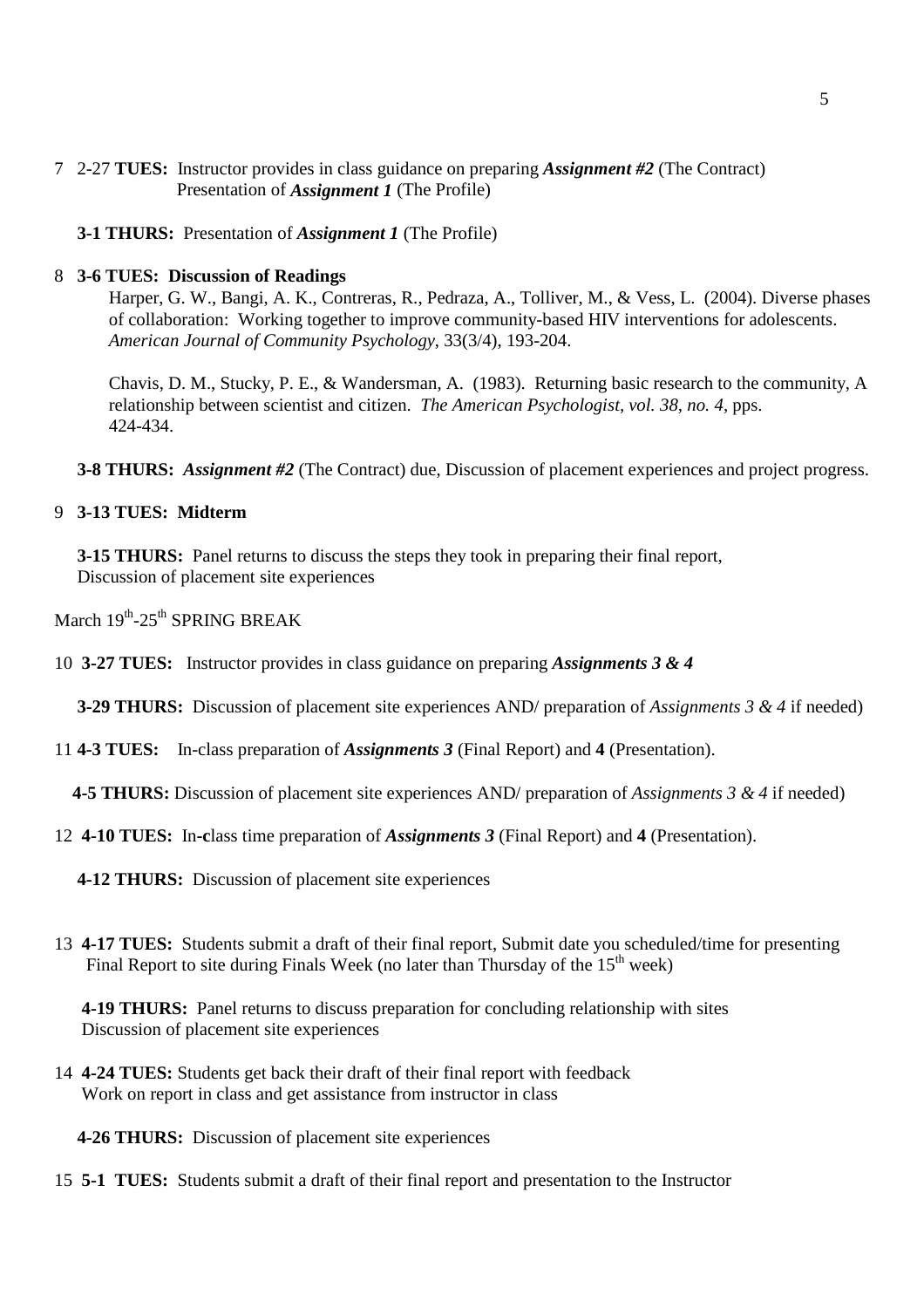Students present the final report to the class as a rehearsal for their on-site presentation

**5-3 THURS:** Students present the final report to the class as a rehearsal for their on-site presentation

16 **DATE TBA**: Potluck or cookout (depending on weather) with non-alcoholic beer where students report to class on how site presentations went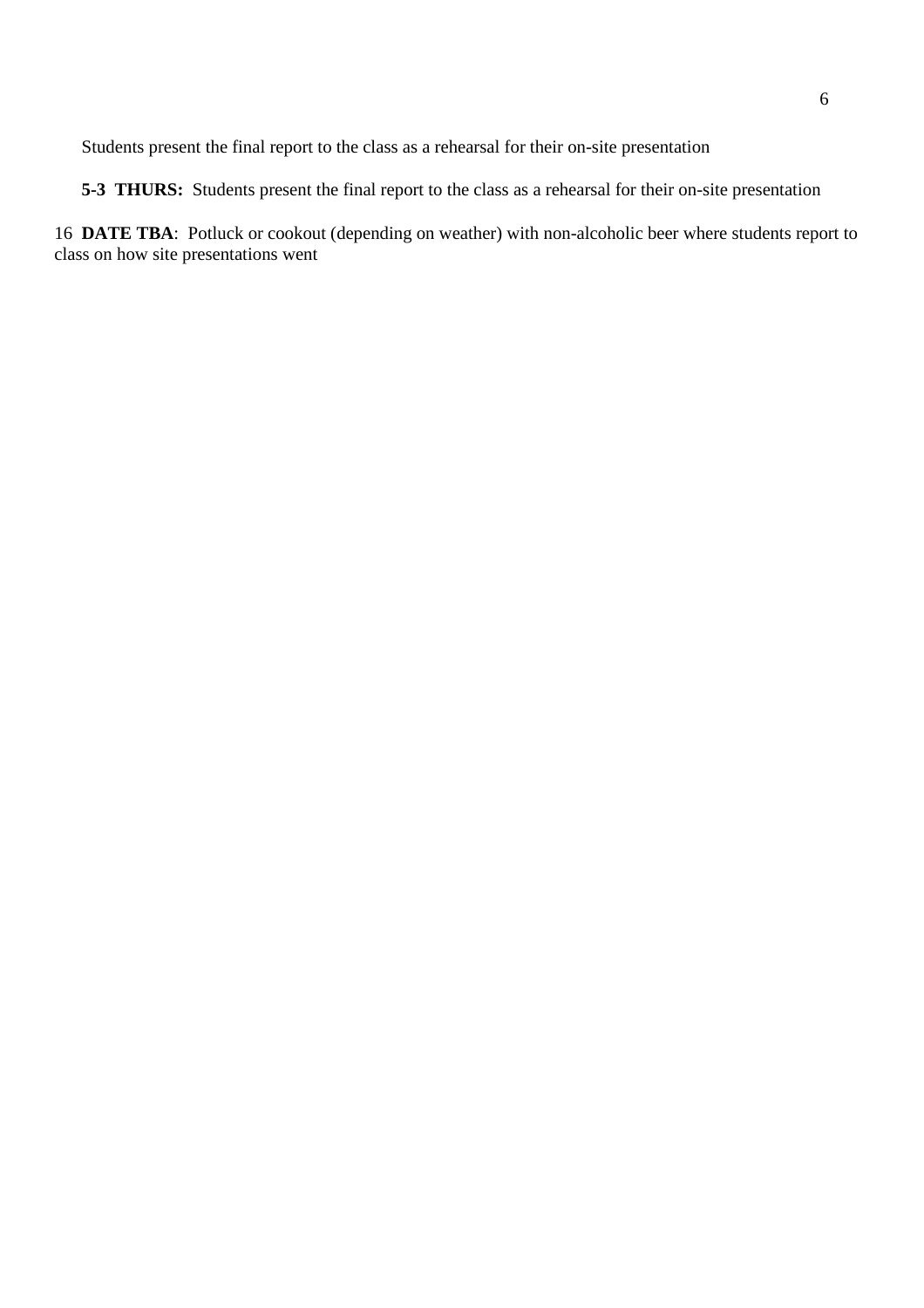# **Reading That Is Not Required But that May Be of Use to You**

- Altman, D. G. (1995). Sustaining interventions in community systems: On the relationship between researchers and communities. *Health Psychology, 14*(6), 526-536.
- Goodman, R. (200). Bridging the gap in effective program implementation: From concept to application. Journal of Community Psychology, 28(3), 309-321.
- Hawe, P., Shiell, A., & Riley, T. (2004). Complex interventions: How "out of control" can a randomized controlled trial be? British Medical Journal, 328., 1561-1563.
- Kelly, J. G. (1988). Selecting a topic that derives from underlying community needs. *Prevention Research in the Community, 13-28*. New York: Haworth Press.
- Rotheram-Borus, M., Rebchook, G., Kelly, J., Adams, & Neumann (2000). Bridging research and practice: Community-researcher partnerships for replicating effective interventions. *AIDS Education and Prevention, 12 (Supplement A), 49-61*.
- Wallerstein, N., & Duran, (2003). The Conceptual, Historical, and Practice Roots of Community Based Participatory Research and Related Participatory Traditions. In M. Minkler & N. Wallerstein (Eds.), *Community-based participatory research for health, 27-52.* San Francisco: Jossey-Bass.
- Weinstein, R. et al. (1991). Expectations and High School Change: Teacher-Researcher Collaboration to Prevent School Failure. *American Journal of Community Psychology, 19(3), 333-370*.